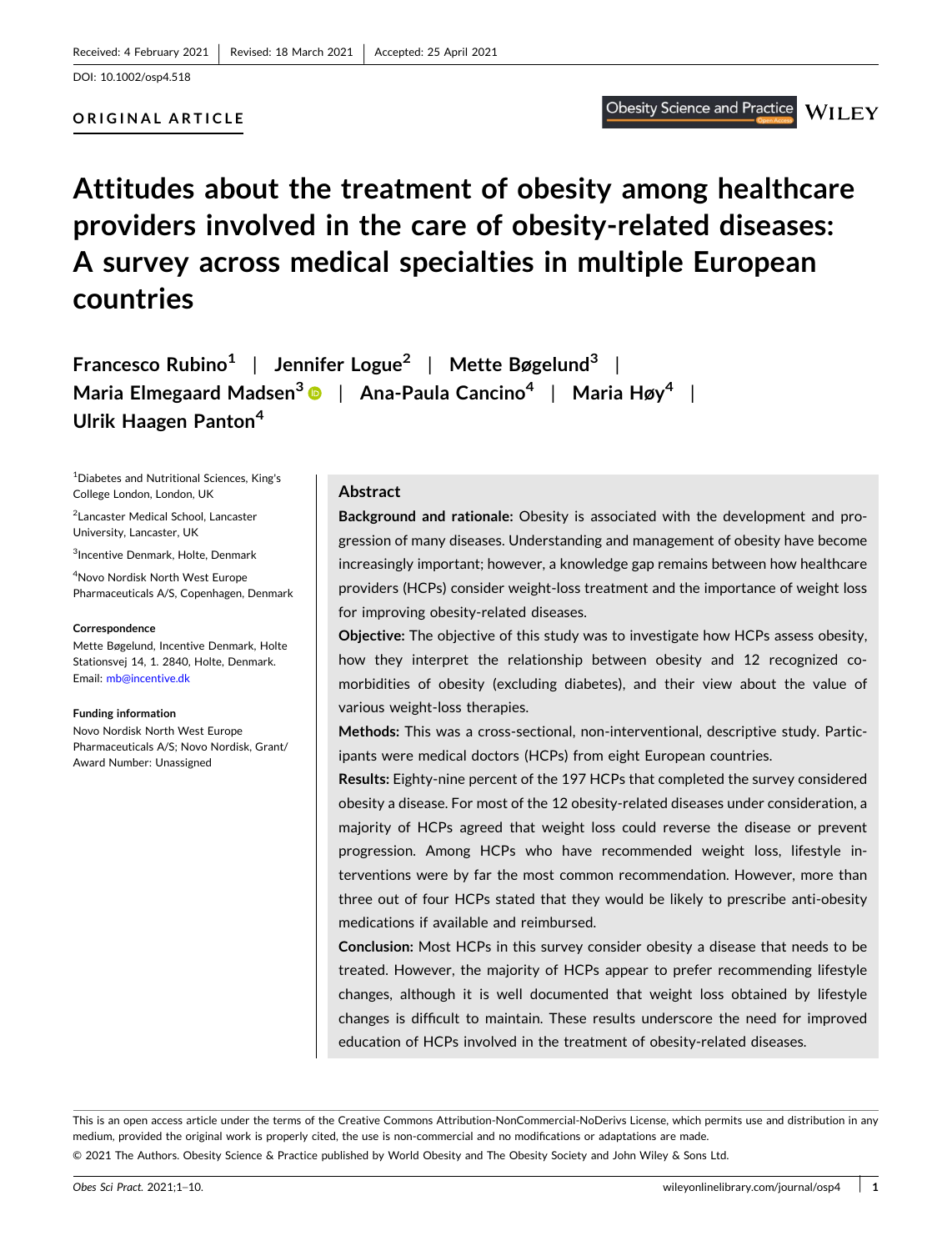#### **KEYWORDS** anti-obesity medication, complications, HCP, obesity, survey

# **1** <sup>|</sup> **INTRODUCTION**

Throughout Europe, the prevalence of obesity in the adult population has risen during the past decade and is expected to increase further unless significant interventions are made. By 2025, the level of people with obesity in Europe is expected to reach 20% or more. $<sup>1</sup>$  $<sup>1</sup>$  $<sup>1</sup>$  If obesity rates continue to increase as projected, the cost</sup> of maintaining Europe's healthcare systems is likely to escalate dramatically. Research links obesity with as many as 236 other conditions and diseases,<sup>[2](#page-8-0)</sup> and the duration of obesity alone increases the likelihood of several diseases worsening, requiring even more intense interventions.<sup>[3](#page-8-0)</sup> Therefore, understanding and managing obesity is becoming increasingly important throughout entire healthcare systems, both in primary care and in the hospital sector.

Treating obesity could significantly improve the management of a broad range of diseases and reduce associated morbidity or mortality. For example, weight loss of different magnitudes has been shown to clinically improve or reverse the course of disease progression in several obesity-related illnesses. Even moderate weight loss (i.e., 5%–10%) has been shown to avoid progression for selected complications, including osteoarthritis  $(OA)$ ,<sup>[4,5](#page-8-0)</sup> infertility due to polycystic ovarian syndrome (PCOS), $6,7$  obstructive sleep apnea  $(OSA)<sup>8-10</sup>$  and urinary incontinence (UI) in women.<sup>[11](#page-8-0)</sup>

Despite many clinicians across medical specialties being directly involved in the treatment of obesity-related diseases, previous research surveys have shown that few among medical doctors (healthcare providers [HCPs]) diagnose or treat obesity.<sup>12,13</sup> It is unclear if this derives from inadequate recognition of obesity as a disease entity, from perceived access to treatment, or from inadequate appreciation of the benefits of treating obesity for the management of related diseases, or all three.

To investigate beliefs and attitudes about obesity and its treatment among HCPs in Europe, an online survey among medical doctors across multiple disciplines, not specialized in obesity care, was conducted. Specifically, this study aimed to understand how HCPs perceive the relationship between obesity and several well‐known complications of obesity (excluding diabetes) and their views about the value of various weight‐loss therapies to treat obesity‐related diseases.

# **2** <sup>|</sup> **METHODS**

The study was a cross-sectional, non-interventional online survey among HCPs in eight European countries (United Kingdom, Germany, France, Spain, Italy, Sweden, Switzerland, and Denmark),

conducted between February and March 2020. The HCPs were recruited through existing email panels, where they were selected at random from a pool of HCPs within the relevant countries and specialties. The participants did not know the subject of the survey before they chose to participate. Each HCP signed up to the panel, agreeing to participate anonymously in studies such as this one.

To understand the knowledge, experience, and attitudes surrounding the treatment of obesity-related illnesses among HCPs within different medical specialties in Europe, the study included 12 diseases or conditions that are known to be associated with obesity. The diseases were selected from a comprehensive list of obesity‐ related disorders from the systematic literature review by Yuen et al. $<sup>2</sup>$  $<sup>2</sup>$  $<sup>2</sup>$  which identified a total of 236 conditions linked to obesity. The</sup> selection was designed to represent different types of well-known obesity‐related diseases that are treated by clinicians across different medical specialties. A number of selection criteria were applied, including prevalence and incidence of the disease among people in Europe with a body mass index (BMI) ≥35, mortality, and disutility associated with the disease, and the extent to which weight loss has been scientifically documented to improve or reverse the course of the specific disease.

The selected diseases were heart failure with preserved ejection fraction (HFpEF), henceforth heart failure, OA (knee, hips), hypertension, PCOS, cirrhosis (obesity-related) henceforth cirrhosis, depression, dyslipidemia, OSA, psoriasis, female UI, asthma, and chronic kidney disease/end‐stage renal failure (CKD/ESRF). Since the relationship between obesity and type 2 diabetes is well established $14$  and weight reduction is already incorporated into international diabetes guidelines<sup>15-17</sup> for the management of diabetes, this survey did not include diabetes.

Eligible HCPs were medical practitioners in a participating country within the following specialties: cardiology, rheumatology, nephrology, endocrinology, gynecology, psychiatry, hepatology, otorhinolaryngology specializing in sleep medicine, dermatology, urology, pulmonology, and general medicine. The practitioners worked in clinics treating at least one of the selected diseases. The specialties had been selected to match the specialties of the 12 diseases.

All respondents provided electronic informed consent prior to initiation of the screening questions and survey. The survey is attached as Supplementary Material 1. The study complied with all laws and regulations regarding the management of personal information as required by the participant's country of residence and the European General Data Protection Regulation. Therefore, the authors did not have access to information regarding characteristics of the participants such as gender, age, etc. Moreover, the survey complied with the EphMRA code of conduct.<sup>[18](#page-8-0)</sup>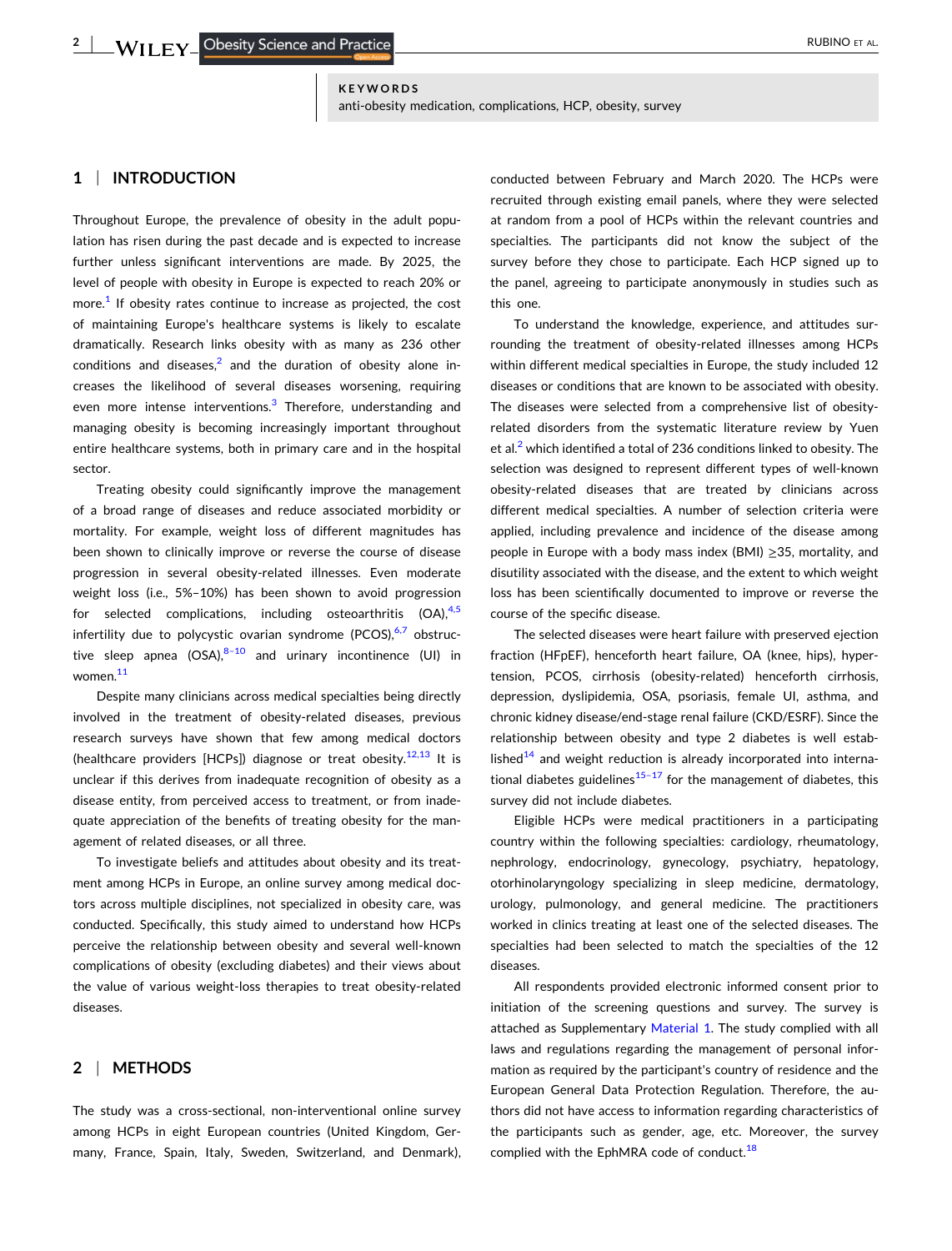# **2.1** <sup>|</sup> **Survey design and testing**

A questionnaire was developed in consultation with a multidisciplinary group including survey experts, health economists, public health experts, and medical doctors. A pretest was conducted to assess the clarity and relevance of the questions among HCPs in the target group. The survey was designed to facilitate comparisons across diseases.

# **2.2** <sup>|</sup> **Study subjects and procedure**

All individuals could access the first part of the survey, and an initial set of screening questions determined eligibility based on whether the specific diseases were treated at the HCP's clinic. If so, respondents proceeded to the full survey. Respondents were compensated for their time and were recruited primarily via an existing online panel to which they had given permission to be contacted for research purposes. Respondents completed the survey in their native language. All respondents could suspend the survey at any time or point in the survey and for any reason. Respondents were allowed to complete the survey only once. To avoid bias, the study included carefully phrased questions presented in the same order for each respondent. To avoid survey fatigue, they were asked questions about a maximum of three diseases (the disease they mentioned as the disease they treated most often and two other diseases among their selected diseases, chosen at random). HCPs indicating that they treated just one or two of the diseases answered questions about only that/those disease(s).

## **2.3** <sup>|</sup> **Outcomes**

Outcomes were measured by end‐anchored 5‐point Likert evaluation scales (to what extent the disease is related to obesity; to what extent weight loss can be used to reverse the disease; to what extent weight loss can be used to avoid progression of the disease; likelihood of using the listed therapy options; likelihood of using pharmacological treatment that targets weight loss, if it were available and reimbursed); numeric response (what percentage of weight loss is necessary to start showing clinical improvement or reversal of the disease); single‐item selection (whether the respondent has recommended/prescribed weight loss therapy [diet, exercise, pharmacotherapy, etc.] to patients with 1 of the 12 diseases in order to assist them in reducing the effects of the disease; whether the respondent considers obesity a disease; whether the respondent thinks obesity should be treated); multiple‐ item selection (what weight loss therapy options the respondent has recommended/prescribed; how obesity should be treated); and free text (why the respondent was unlikely to use the therapy option). The full set of questions is available in Supplementary Material 1. Besides the results reported here, the questionnaire also contained a number of additional questions regarding treatment guidelines for the 12 diseases and obesity. The results of this subset of questions are beyond the scope of this report and will be published separately.

**Obesity Science and Practice**  $WILEY \perp$ <sup>3</sup>

The sample target was set at two HCPs within each specialty for each country.

# **2.4** <sup>|</sup> **Analysis**

Analysis of data was conducted using Microsoft Excel. Data were summarized using univariate descriptive statistics (means, medians, modes, and frequencies). Data were not weighted.

# **3** <sup>|</sup> **RESULTS**

A total of 197 HCPs from eight countries completed the survey (Table S1). HCPs indicated that they each treated an average of 4.7 of the 12 diseases (ranging from 1 to 12 diseases). HCPs provided a total of 448 evaluations of the 12 diseases: 66 evaluations were collected for heart failure, 30 for OA, 51 for hypertension, 32 for PCOS, 31 for cirrhosis, 33 for depression, 40 for dyslipidemia, 43 for OSA, 34 for psoriasis, 31 for female UI, 28 for asthma, and 29 for CKD/ESRF.

The vast majority (89%) of the HCPs considered obesity a disease, ranging from 76% in the United Kingdom to 100% in Italy and Spain. Moreover, nearly all HCPs thought that obesity should be treated (96%), ranging from 88% in Switzerland to 100% in Spain, Italy, and Sweden.

The HCPs reported using a wide range of approaches to treat obesity and were most likely to recommend exercise (94% of HCPs), patient education regarding weight loss (92%), and nutritional counseling (92%). Recommended less often were counseling (therapy, psychologist, etc.) (75%), pharmacological treatment targeting weight loss (68%), and surgical treatment targeting weight loss (66%). These recommendations also varied among countries, with the lowest intent to recommend pharmacological treatment targeting weight loss in Denmark, Italy, and Germany (54%), and the highest in Sweden (79%) and Spain (94%). As the sample per country was relatively small, the country‐specific estimates should be interpreted with caution.

Across all 12 diseases included in this study, an average of 62% of HCPs indicated their belief that the diseases are related to obesity (shown in Figure [1](#page-3-0)). Specifically, for 8 of the 12 diseases, more than 50% of HCPs stated that the disease is related to obesity to a large or a very large extent. The diseases found to be most closely related to obesity by the HCPs were hypertension and OSA at 92% and 89%, respectively. Psoriasis, female UI, asthma, and CKD/ESRF were deemed least related to obesity (43%, 43%, 28%, and 35%, respectively).

Many HCPs indicated a belief that treating obesity can reverse or significantly prevent the progression of all 12 diseases. Specifically, between 66% and 85% of HCPs stated that weight loss could reverse or prevent the progression of hypertension, OSA, dyslipidemia, and OA (data shown in Figure [2\)](#page-3-0). A smaller percentage of HCPs responded that weight loss could reverse the other diseases; nevertheless, at least one in four HCPs believed that all 12 diseases could be reversed by weight loss. Likewise, similar results were found for weight loss to prevent the progression of the diseases (shown in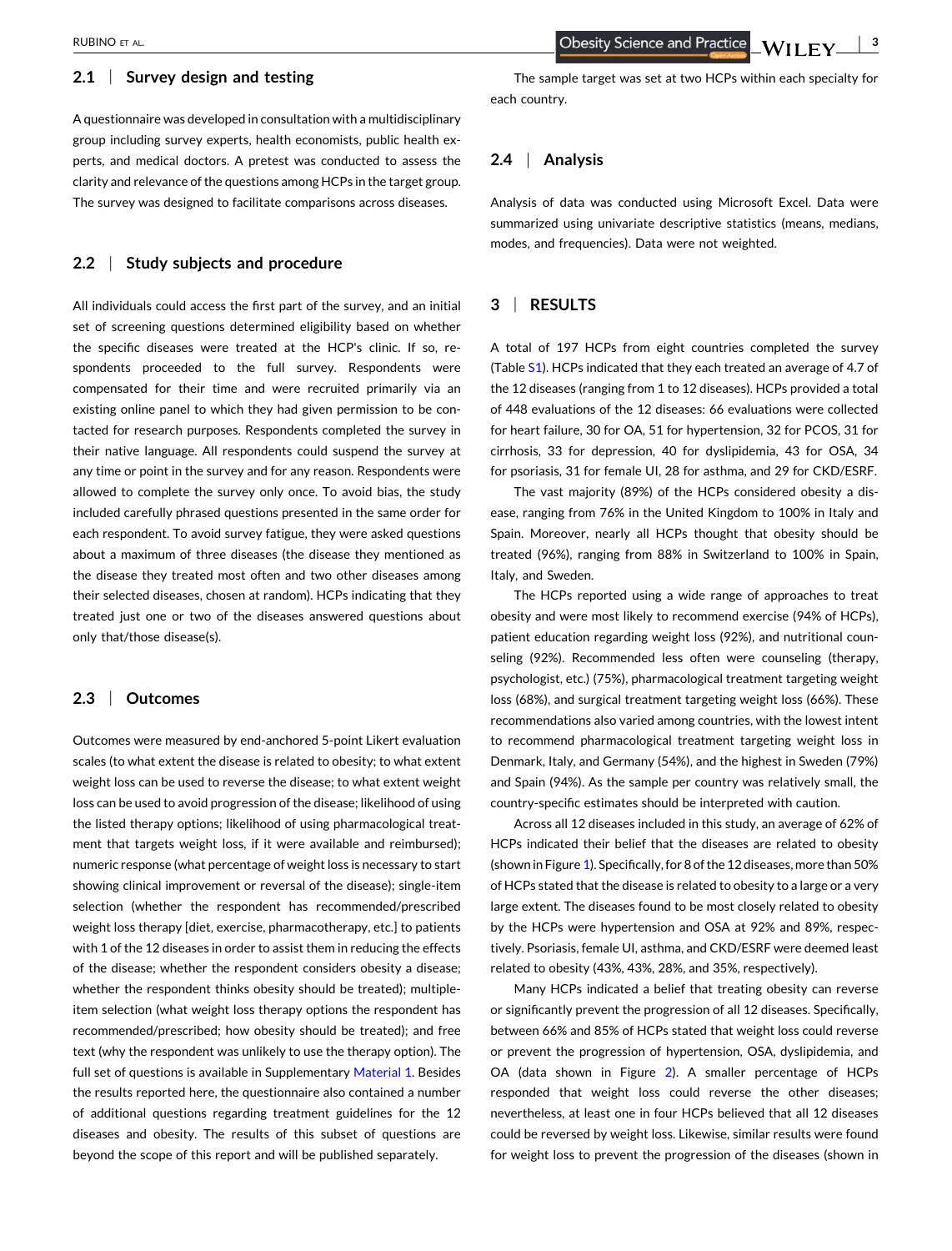<span id="page-3-0"></span>

**FIGURE 1** Percentage of healthcare providers who indicated that the disease is related to obesity to a large or a very large extent. HCPs were asked the following questions: Please indicate to what extent you think that the listed disease(s) is/are related to obesity. To what extent are people with obesity more likely to suffer from the following diseases? *n* = 197, heart failure: *n* = 66, OA: *n* = 30, hypertension: *n* = 51, PCOS: *n* = 32, cirrhosis: *n* = 31, depression: *n* = 33, dyslipidemia: *n* = 40, OSA: *n* = 43, psoriasis: *n* = 34, female UI: *n* = 31, asthma: *n* = 28, CKD/ ESRF: *n* = 29. OA, osteoarthritis; PCOS, polycystic ovarian syndrome; OSA, obstructive sleep apnea; UI, urinary incontinence; CKD, chronic kidney disease; ESRF, end‐stage renal failure



Weight loss can avoid progression of the disease to a large or very large extent

**FIGURE 2** Percentage of healthcare providers (HCPs) who indicated their belief that weight loss can be used to a large or a very large extent to reverse or significantly avoid progression of the diseases. HCPs were asked the following questions: Please indicate to what extent you think that weight loss can be used to reverse the listed disease(s). That is, to what extent would weight loss lead to a remission of the disease? Please indicate to what extent you think that weight loss can be used to significantly avoid progression of the listed disease(s). *n* = 197, heart failure: *n* = 66, OA: *n* = 30, hypertension: *n* = 51, PCOS: *n* = 32, cirrhosis: *n* = 31, depression: *n* = 33, dyslipidemia: *n* = 40, OSA: *n* = 43, psoriasis: *n* = 34, female UI: *n* = 31, asthma: *n* = 28, CKD/ESRF: *n* = 29. OA, osteoarthritis; PCOS, polycystic ovarian syndrome; OSA, obstructive sleep apnea; UI, urinary incontinence; CKD, chronic kidney disease; ESRF, end‐stage renal failure

Figure 2); however, a higher percentage of HCPs treating heart failure, OA, PCOS, cirrhosis, dyslipidemia, OSA, female UI, and CKD/ ESRF indicated a belief that weight loss can significantly prevent disease progression.

Most HCPs believed that patients with obesity must lose a considerable amount of body weight to start reversing any of the 12 diseases (shown in Table [1](#page-4-0)). For PCOS, depression, psoriasis, female UI, asthma, and CKD/ESRF, the HCPs who evaluated these diseases estimated that an average weight loss of 10% could start reversing the disease. According to the HCPs, OA, cirrhosis, and OSA require the largest weight loss to start reversing the disease (most HCPs stated a mode weight loss of 20%).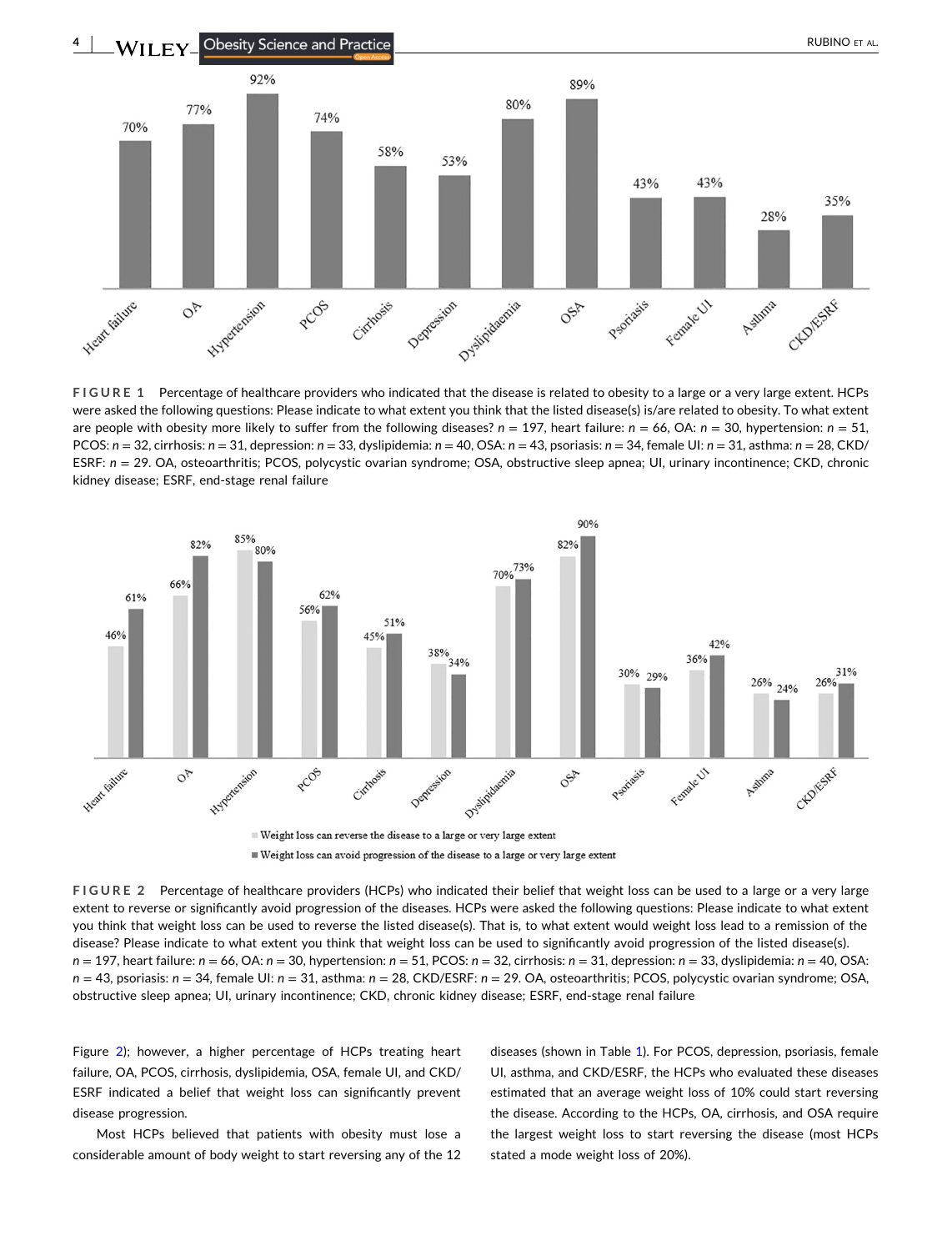<span id="page-4-0"></span>

|                                                                                                                                                                                                                                                             |                         | Heart failure OA |         | Hypertension | <b>PCOS</b> | Cirrhosis |        | Depression Dyslipidemia | OSA     |        | Psoriasis Female UI Asthma |        | CKD/<br>ESRF | Total   |
|-------------------------------------------------------------------------------------------------------------------------------------------------------------------------------------------------------------------------------------------------------------|-------------------------|------------------|---------|--------------|-------------|-----------|--------|-------------------------|---------|--------|----------------------------|--------|--------------|---------|
| Required weight loss <5%                                                                                                                                                                                                                                    |                         | $\frac{8}{3}$    | 88      | 3%           | 8%          | 9%        | 10%    | 2%                      | ೫೦      | 24%    | 12%                        | 14%    | 8%           | 7%      |
| in % according to<br>the HCPs                                                                                                                                                                                                                               | 5%-10%                  | 39%              | 32%     | 39%          | 46%         | 28%       | 42%    | 39%                     | 27%     | 37%    | 40%                        | 46%    | 50%          | 39%     |
|                                                                                                                                                                                                                                                             | 11%-20%                 | 34%              | 35%     | 30%          | 22%         | 39%       | 26%    | 28%                     | 40%     | 25%    | 28%                        | 28%    | 28%          | 31%     |
|                                                                                                                                                                                                                                                             | 21%+                    | 27%              | 32%     | 28%          | 24%         | 25%       | 22%    | 31%                     | 32%     | 14%    | 19%                        | 12%    | 14%          | 24%     |
| Calculations                                                                                                                                                                                                                                                | Average                 | 19%              | 23%     | 21%          | 18%         | 18%       | 17%    | 21%                     | 23%     | 14%    | 16%                        | 13%    | 15%          | 19%     |
|                                                                                                                                                                                                                                                             | Range (mid-50%) 10%-25% |                  | 10%-29% | 10%-25%      | 8%-20%      | 10%-20%   | 8%-25% | 10%-26%                 | 10%-30% | 5%-25% | 9%-20%                     | 5%-20% | 10%-20%      | 10%-20% |
|                                                                                                                                                                                                                                                             | Mode                    | 10%              | 20%     | 10%          | 10%         | 20%       | 10%    | 10%                     | 20%     | 10%    | 10%                        | 10%    | 10%          | 10%     |
| Notes: HCPs were asked the following question: Please indicate for each of the following diseases how large a weight loss in % you believe is necessary to start reversing the disease, that is, to show a<br>clinically meaningful/acceptable improvement. |                         |                  |         |              |             |           |        |                         |         |        |                            |        |              |         |
| Please note that numbers are rounded and therefore may not add up to 100%                                                                                                                                                                                   |                         |                  |         |              |             |           |        |                         |         |        |                            |        |              |         |
| n = 197, heart failure: n = 66, OA: n = 30, hypertension: n = 51, PCOS: n = 32, cirrhosis: n = 31, depression: n = 33, dyslipidemia: n = 40, OSA: n = 43, psoriasis: n = 24, female UI: n = 31, asthma: n = 28,                                             |                         |                  |         |              |             |           |        |                         |         |        |                            |        |              |         |

Percentage weight loss necessary according to the HCPs to start reversing the disease, that is, to show a clinically meaningful/acceptable improvement **TABLE 1** Percentage weight loss necessary according to the HCPs to start reversing the disease, that is, to show a clinically meaningful/acceptable improvement TABLE 1

n = 197, heart failure: n = 66, OA: n = 30, hypertension: n = 51, PCOS: n = 32, cirrhosis: n = 31, depression: n = 33, dyslipidemia: n = 40, OSA: n = 43, psoriasis: n = 34, female UI: n = 31, asthma: n = 28  $CKD/ESRF: n = 29.$ CKD/ESRF: *n* = 29. *n*

Abbreviations: CKD, chronic kidney disease; ESRF, end-stage renal failure; HCPs, healthcare providers; OA, osteoarthritis; OSA, obstructive sleep apnea ; PCOS, polycystic ovarian syndrome; UI, urinary<br>incontinence. Abbreviations: CKD, chronic kidney disease; ESRF, end‐stage renal failure; HCPs, healthcare providers; OA, osteoarthritis; OSA, obstructive sleep apnea ; PCOS, polycystic ovarian syndrome; UI, urinary incontinence.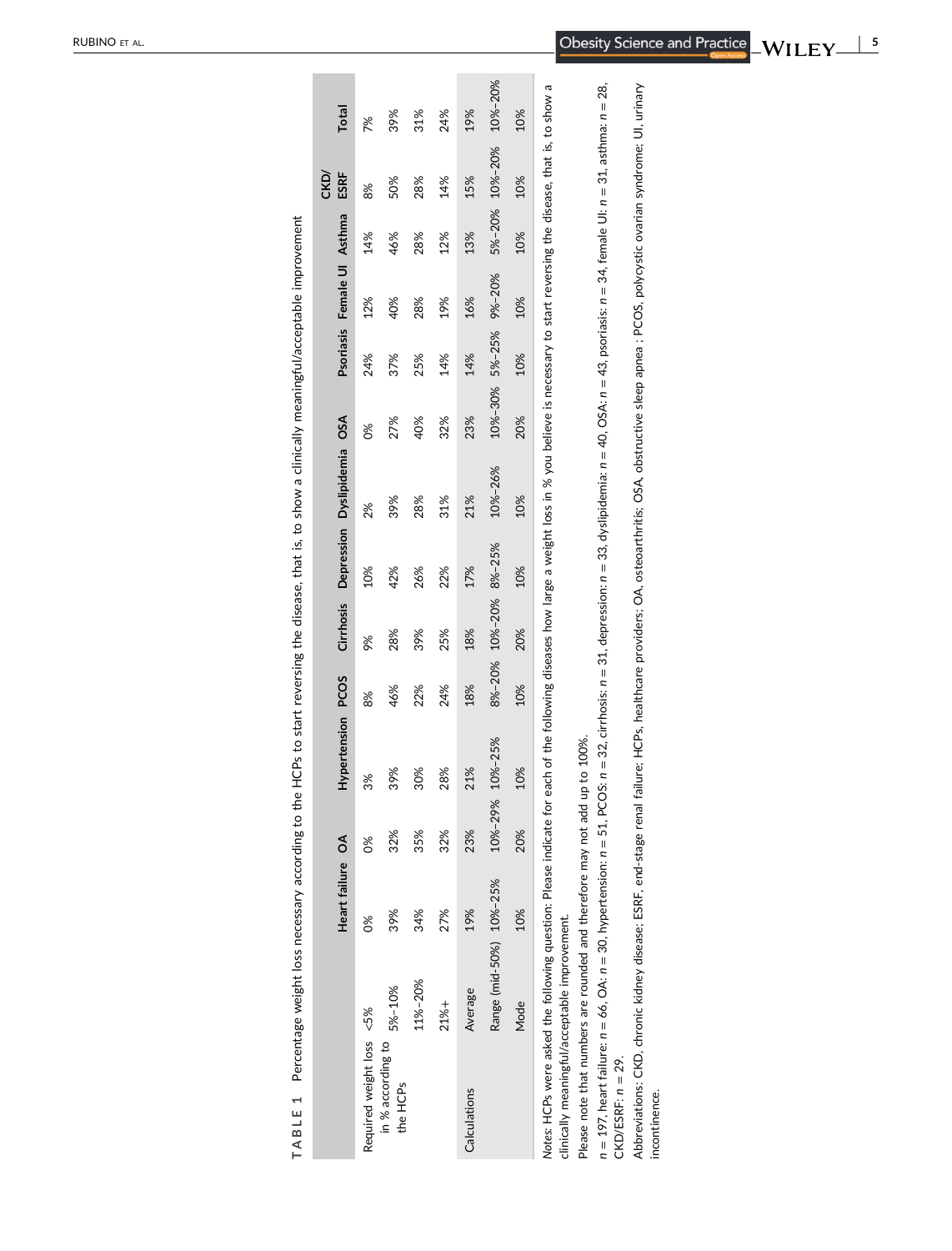<span id="page-5-0"></span>

**FIGURE 3** Percentage of healthcare providers (HCPs) who have recommended/prescribed a weight loss treatment (diet, exercise, medication, etc.) to patients in order to assist them in reducing the effects of the disease. HCPs were asked the following question: Have you recommended/prescribed a weight loss treatment (diet, exercise, medication, etc.) to patients with <disease> in order to assist them in reducing the effects of <disease>? *n* = 197, heart failure: *n* = 66, OA: *n* = 30, hypertension: *n* = 51, PCOS: *n* = 32, cirrhosis: *n* = 31, depression: *n* = 33, dyslipidemia: *n* = 40, OSA: *n* = 43, psoriasis: *n* = 34, female UI: *n* = 31, asthma: *n* = 28, CKD/ESRF: *n* = 29. OA, osteoarthritis; PCOS, polycystic ovarian syndrome; OSA, obstructive sleep apnea; UI, urinary incontinence; CKD, chronic kidney disease; ESRF, end‐stage renal failure

|                 | Pharmacological<br>treatment targeting<br>weight loss | <b>Surgical</b><br>treatment<br>targeting weight<br>loss | <b>Patient education</b><br>regarding weight<br>loss | <b>Nutritional</b><br>counseling | <b>Exercise</b><br>recommendations | Counseling<br>(therapy,<br>psychologist,<br>etc.) | Other non-<br>pharmacological<br>treatment |
|-----------------|-------------------------------------------------------|----------------------------------------------------------|------------------------------------------------------|----------------------------------|------------------------------------|---------------------------------------------------|--------------------------------------------|
| Heart failure   | 35%                                                   | 41%                                                      | 90%                                                  | 82%                              | 98%                                | 59%                                               | 4%                                         |
| <b>OA</b>       | 48%                                                   | 37%                                                      | 100%                                                 | 96%                              | 100%                               | 52%                                               | 4%                                         |
| Hypertension    | 38%                                                   | 36%                                                      | 98%                                                  | 93%                              | 95%                                | 57%                                               | 5%                                         |
| <b>PCOS</b>     | 45%                                                   | 34%                                                      | 90%                                                  | 97%                              | 90%                                | 52%                                               | 3%                                         |
| Cirrhosis       | 48%                                                   | 43%                                                      | 83%                                                  | 96%                              | 91%                                | 57%                                               | 0%                                         |
| Depression      | 40%                                                   | 40%                                                      | 88%                                                  | 96%                              | 96%                                | 84%                                               | 4%                                         |
| Dyslipidemia    | 43%                                                   | 37%                                                      | 91%                                                  | 97%                              | 97%                                | 34%                                               | 3%                                         |
| <b>OSA</b>      | 23%                                                   | 51%                                                      | 95%                                                  | 95%                              | 97%                                | 59%                                               | 8%                                         |
| Psoriasis       | 17%                                                   | 30%                                                      | 87%                                                  | 78%                              | 83%                                | 43%                                               | 4%                                         |
| Female UI       | 32%                                                   | 41%                                                      | 77%                                                  | 86%                              | 91%                                | 55%                                               | 14%                                        |
| Asthma          | 33%                                                   | 24%                                                      | 90%                                                  | 95%                              | 95%                                | 62%                                               | 10%                                        |
| <b>CKD/ESRF</b> | 38%                                                   | 43%                                                      | 95%                                                  | 100%                             | 95%                                | 43%                                               | 5%                                         |

**TABLE 2** Percentage of HCPs who have recommended different weight‐loss treatments in relation to treating the 12 diseases

*Notes:* HCPs were asked the following question: If you answered yes to having prescribed/recommended a weight loss treatment, which ones did you choose?

*n* = 358, heart failure: *n* = 51, osteoarthritis: *n* = 27, hypertension: *n* = 42, PCOS: *n* = 29, cirrhosis: *n* = 23, depression: *n* = 25, dyslipidemia: *n* = 35, obstructive sleep apnea: *n* = 39, psoriasis: *n* = 23, female UI: *n* = 22, asthma: *n* = 21, chronic kidney disease/end‐stage renal failure: *n* = 21. Abbreviations: CKD, chronic kidney disease; ESRF, end‐stage renal failure; HCPs, healthcare providers; OA, osteoarthritis; OSA, obstructive sleep apnea; PCOS, polycystic ovarian syndrome; UI, urinary incontinence.

HCPs were asked about their experience prescribing weight‐loss therapy in relation to the treatment of the 12 diseases. Overall, 68% or more of HCPs have prescribed or recommended weight loss as a

treatment to reduce the effects of the diseases (shown in Figure 3). Weight-loss recommendation was most widely used in relation to OA, PCOS, and OSA, with 90% or more of HCPs having advised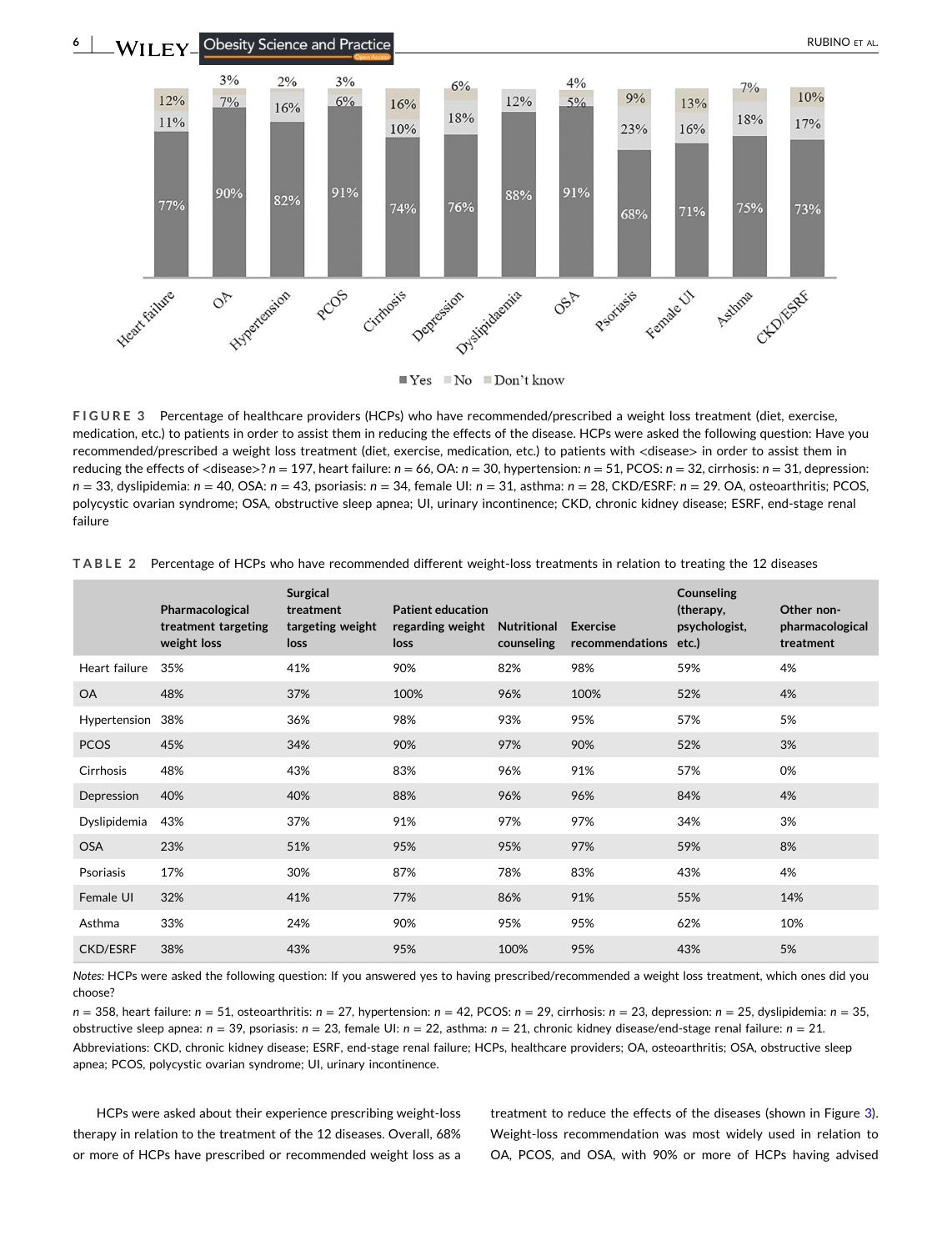

**FIGURE 4** Percentage of healthcare providers (HCPs) who would likely or very likely prescribe pharmacological treatment targeting weight loss if it were available and reimbursed. HCPs were asked the following question: Imagine that you get a patient in your clinic with <disease> who has a body mass index of 38. How likely would you be to use pharmacological treatment targeting weight loss if it were available and reimbursed? *n* = 197, heart failure: *n* = 66, OA: *n* = 30, hypertension: *n* = 51, PCOS: *n* = 32, cirrhosis: *n* = 31, depression: *n* = 33, dyslipidemia: *n* = 40, OSA: *n* = 43, psoriasis: *n* = 34, female UI: *n* = 31, asthma: *n* = 28, CKD/ESRF: *n* = 29. OA, osteoarthritis; PCOS, polycystic ovarian syndrome; OSA, obstructive sleep apnea; UI, urinary incontinence; CKD, chronic kidney disease; ESRF, end‐stage renal failure

patients to lose weight. Sixty-eight percent of HCPs responded that they have prescribed or recommended weight loss for reducing the effects of psoriasis.

Among HCPs who have recommended a weight‐loss treatment to patients with any of the 12 diseases, lifestyle interventions such as patient education, nutritional counseling, exercise recommendations, and psychological or counseling (therapy, psychologist, etc.) were the most common recommendations (Table [2\)](#page-5-0). In contrast, only between 17% (psoriasis) and 48% (OA and cirrhosis) of HCPs had previously prescribed or recommended anti‐obesity medications (AOMs), and between 30% (psoriasis) and 51% (OSA) had previously prescribed or recommended surgical treatment targeting weight loss (Table [2](#page-5-0)). AOMs were most commonly prescribed or recommended for OA, PCOS, and cirrhosis.

Although the frequency of prescribing AOMs was limited, between 71% (asthma) and 93% (OA) of HCPs stated that if medications were available and reimbursed, they would be likely to prescribe AOMs to a patient with a BMI > 35 who also had one of the 12 diseases (Figure 4).

The survey indicated that one of the main barriers to using AOMs is that other weight-loss modalities (such as diet and exercise) should be tried before other options are considered; this response accounted for 34% of comments regarding why the HCP was unlikely or very unlikely to prescribe AOM to patients with obesity. Moreover, many HCPs were not familiar with AOM options, did not see enough evidence of efficacy, and/or were concerned about potential safety issues (41% of comments). Some HCPs also mentioned that they thought AOMs should be prescribed by the patient's general practitioner or by a practitioner in another healthcare sector (12% of comments). Other

reasons were mentioned in the remaining 13% of comments. Those included that HCPs were skeptical regarding the use of AOMs and that it is not a part of the routine to prescribe or recommend AOM.

## **4** <sup>|</sup> **DISCUSSION**

The data suggest that many HCPs now acknowledge obesity as a disease and consider its treatment beneficial to patients' health outcomes. However, the data also suggest that a considerable gap in knowledge still exists about the amount of weight loss that is necessary to achieve control of obesity-related diseases and the relative efficacy and indications of available evidence‐based treatments.

While the relationship between obesity and many other diseases is now well established, this knowledge has not yet translated into integrated clinical practice. Several studies have shown that as low as 5%–10% weight loss can reverse or delay the progression of several diseases that are associated with obesity. $4-11$  Although the majority of HCPs in the current study recognized that weight loss is a means of delaying or reversing the progression of some of the 12 diseases considered in this study, they appeared to significantly overestimate the degree of weight loss that is necessary to do so. For example, for OA and OSA, past studies have found that a  $5\%^{4,5}$  and an  $8\%^{8-10}$ weight reduction, respectively, have a significant effect on the disease, whereas the HCPs in this study indicated that a 20% weight loss (median/mode) is needed to show a clinically meaningful or acceptable improvement. For all the investigated diseases except asthma and CKD/ESRF, there was a significant discrepancy between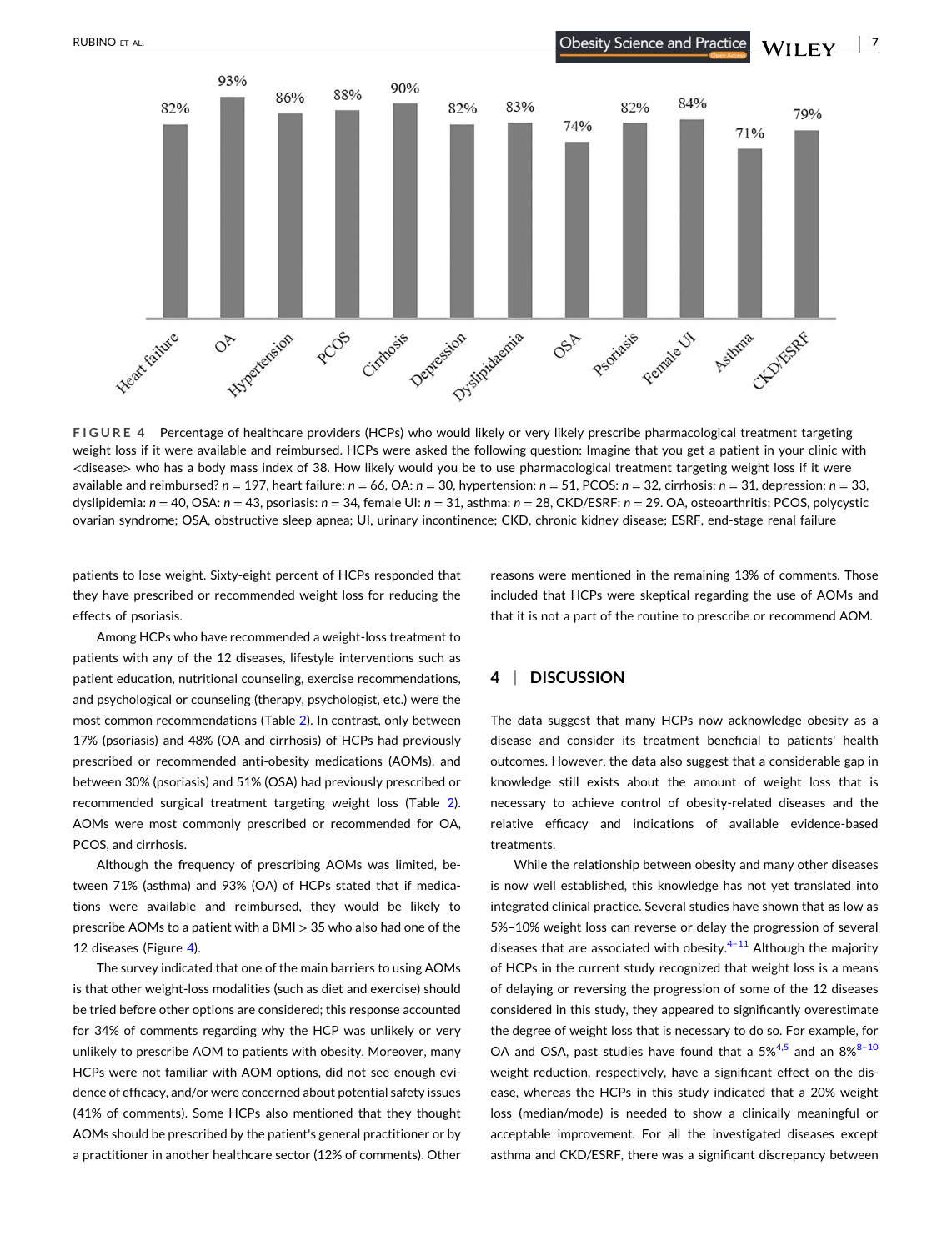**8** A FINITY **B** Obesity Science and Practice **A FINITY RESIDENT** ALL AND RUBINO ET AL.

HCPs' perception and the results from published literature. This finding indicates a large knowledge gap in understanding the level of weight loss required to substantially improve the course of obesity‐ related diseases. Moreover, a large difference in the association between the 12 diseases and obesity was found. For hypertension, dyslipidemia, and OSA, most HCPs agreed that those diseases were related to obesity, whereas for asthma, CKD/ESRF, psoriasis, and female UI, the results were more inconsistent. This finding also highlights the knowledge gap.

Furthermore, the study indicates a substantial knowledge gap in the relationship between weight management and disease progression and reversion for several diseases, especially asthma and psoriasis, for which obesity and weight loss can play a significant role in disease management.<sup>[19](#page-8-0)</sup> Only 24%-30% of the HCPs in this survey believed that weight loss plays an important or a very important role in reversing or delaying progression for the above two obesity‐related conditions. Given the tight link between weight management and improvement of asthma and psoriasis symptoms in other studies,  $19$ there could be significant advantages for patients if HCPs had better knowledge about this relationship and hence begin advising patients on weight management in relation to those diseases.

The vast majority of respondents in this study signaled they see obesity as a disease that should be treated. However, most HCPs said to have recommended diet and exercise as weight‐loss strategies, and they indicated a belief that these options should be prioritized over evidence‐based methods for weight loss, such as bariatric surgery or AOMs. This finding suggests that many HCPs conceptualize treatment of obesity as a stepwise approach, whereby diet and exercise are used first while surgery or AOMs remain a "last resort" for patients who do not respond to lifestyle interventions. However, compared to the frequency of surgery and the use of AOMs in the included countries among people with obesity, the share of HCPs who have prescribed or recommended these weight‐loss options in this survey is high. Notably, most HCPs (71%–93%) stated that if AOMs were available and reimbursed, they would likely prescribe this to a person with BMI above 38 and with one of the included diseases. This result underscores the awareness of AOMs among HCPs and the willingness to recommend or prescribe AOM if it was available and reimbursed.

At the point of contact with the HCP, the chance of success with diet and exercise is most likely low, since many people with obesity have struggled with their weight for many years prior to having a weight management conversation with an  $HCP^{13}$  $HCP^{13}$  $HCP^{13}$  and have already tried unsuccessfully to lose weight using diet and exercise. $20$  The preference of HCPs for lifestyle interventions in this study is also at odds with the belief that improving or reversing obesity‐related diseases requires a level of weight loss well beyond what is achievable by non‐surgical and non‐pharmacological interventions. In fact, while lifestyle interventions such as diet and exercise can induce 3%–7% weight loss in the short term, $21-24$  evidence shows that even a relatively modest degree of weight loss can rarely be maintained long term. $25$  This paradox underscores the need for improving awareness of current scientific evidence about the relative efficacy of available weight loss treatments among HCPs.

Overestimation of the efficacy of lifestyle interventions, and, on the other one hand, widespread misperceptions about efficacy and safety of surgical and pharmacological anti-obesity strategies which were found in this survey may explain the reluctance of HCPs in recommending the latter approaches.

Surgical options such as gastric banding, sleeve gastrectomy, and gastric bypass are associated with improvement or resolution of most obesity-related illnesses and with weight-loss outcomes ranging between  $7\% - 23\%$ ,  $26\% - 28\%$  $26\% - 28\%$ ,  $27\%$  and  $24\% - 38\%$ ,  $26\%$  respectively. Modern minimally invasive techniques have dramatically reduced morbidity of bariatric/metabolic surgery in recent decades—with complication rates that compare favorably with those of other commonly performed operations, such as appendectomy, hysterectomy, or knee replacement.<sup>28</sup> Yet, lack of knowledge about the efficacy of surgery and misperception (overestimate) of its risks continue to provide a significant barrier to access to surgical treatment.<sup>29</sup>

Important safety issues associated with old weight‐loss drugs that have been eventually withdrawn from the market $30,31$  may also contribute to misperceptions about the risks of modern AOMs among HCPs.

In fact, in this survey, HCPs attributed their reluctance in prescribing AOMs to potential safety issues and a lack of evidence regarding their efficacy. This is despite available clinical evidence documenting the safety and efficacy of modern AOMs, which can induce loss of up to 10% of body weight. $32,33$  Several new drugs for the treatment of obesity are also under clinical development. With these new drugs in development, and given HCPs' increasing recognition that obesity is a disease entity requiring treatment, AOMs offer potential for vast expansion of obesity care; this could lead to a decrease in the far-reaching, rapidly expanding burden of obesity on both patients and the healthcare sector throughout Europe. $34$  AOMs can also be seen as an adjuvant treatment to enhance the efficacy of other options—a bridge toward a more consistent weight loss.<sup>[25](#page-9-0)</sup>

This study has several limitations that include a relatively low sample size per country/disease, its cross-sectional and descriptive nature, and the fact that the HCPs were compensated for answering the survey, which may bias results. In addition, specialties and treatment experience were self‐reported. The HCPs from the chosen specialties, however, were selected at random from an online panel and were not briefed beforehand about the subject of the survey, thus mitigating selection bias. To our knowledge, this is also the first study to specifically aim at obtaining a snapshot of the current beliefs and attitudes toward the use of weight‐loss treatment strategies as part of the management of obesity-related diseases among European HCPs.

The findings that most HCPs in Europe acknowledge obesity as a disease and consider obesity treatment beneficial to patients' health are consistent with the results of other studies in different regions of the world.<sup>[13](#page-8-0)</sup> Given that many people with obesity are generally highly motivated to lose weight, HCPs' awareness of the importance of obesity should provide an opportunity for earlier adoption of weight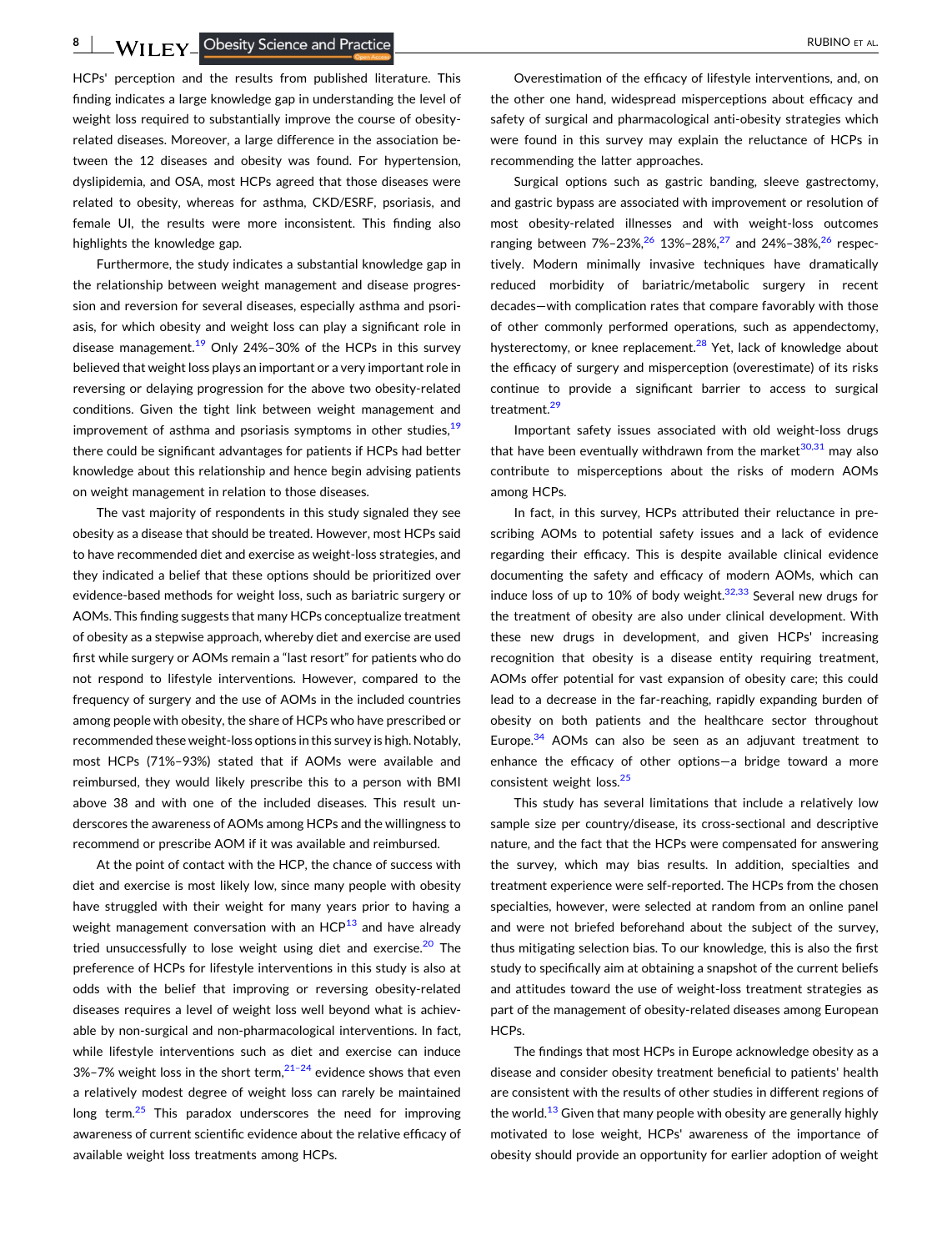**Obesity Science and Practice** 

<span id="page-8-0"></span>loss options in the management of diseases that are known to be ameliorated by obesity reduction.

However, despite a large body of scientific evidence demonstrating the safety and efficacy of modern pharmacological and surgical interventions for obesity, most HCPs in this study appeared reluctant in recommending such approaches and overwhelmingly prefer lifestyle interventions such as diet and exercise, which have limited long‐term effectiveness. These findings underscore the need for improved education of HCPs about currently available, evidence‐ based treatments of obesity and their beneficial effects on obesity‐ related diseases.

## **ACKNOWLEDGMENT**

This work was supported by Novo Nordisk North West Europe Pharmaceuticals A/S.

## **CONFLICT OF INTEREST**

Francesco Rubino has received research grants from Ethicon and Medtronic, consulting fees from Ethicon, Medtronic, and Novo Nordisk, and he is part of the scientific advisory board of GI Dynamics and Keyron.

Jennifer Logue has received research support from Slimming World and consulting fees from Novo Nordisk.

Ulrik Haagen Panton, Ana‐Paula Cancino, and Maria Høy are employees at Novo Nordisk A/S. Mette Bøgelund and Maria Elmegaard Madsen are employees at Incentive Denmark ApS, which is a paid vendor of Novo Nordisk A/S.

As employees of Novo Nordisk A/S, Ana‐Paula Cancino, Maria Høy, and Ulrik Haagen Panton are part of a Novo Nordisk A/S stock option program.

## **AUTHOR CONTRIBUTIONS**

All authors contributed to the study design, the interpretation of the results, and the drafting of the manuscript. All authors have approved the final version of the manuscript to be published and agree to be accountable for all aspects of the work.

#### **ORCID**

*Maria Elmegaard Madsen* <https://orcid.org/0000-0001-6979-3764>

#### **REFERENCES**

- 1. Pineda E, Sanchez‐Romero LM, Brown M, et al. Forecasting future trends in obesity across Europe: the value of improving surveillance. *Obes Facts*. 2018;11:360‐371. <https://doi.org/10.1159/000492115>
- 2. Yuen M, Earle RL, Kadambi N, et al. *A Systematic Review and Evaluation of Current Evidence Reveals 236 Obesity‐Associated Disorders (ObAD)*. 2016. Poster T‐P‐3166
- 3. World Obesity Day. *Global Data on Numbers of Adults Affected*. 2020.
- 4. Bliddal H, Leeds AR, Christensen R. Osteoarthritis, obesity and weight loss: evidence, hypotheses and horizons – a scoping review. *Obes Rev*. 2014;15:578‐586. <https://doi.org/10.1111/obr.12173>
- 5. Riddle DL, Stratford PW. Body weight changes and corresponding changes in pain and function in persons with symptomatic knee osteoarthritis: a cohort study. *Arthritis Care Res*. 2013;65:15‐22. <https://doi.org/10.1002/acr.21692>
- 6. Jamal M, Gunay Y, Capper A, Eid A, Heitshusen D, Samuel I. Roux‐ en‐Y gastric bypass ameliorates polycystic ovary syndrome and dramatically improves conception rates: a 9‐year analysis. *Surg Obes Relat Dis*. 2012;8:440‐444. [https://doi.org/10.1016/j.soard.](https://doi.org/10.1016/j.soard.2011.09.022) [2011.09.022](https://doi.org/10.1016/j.soard.2011.09.022)
- 7. Legro RS, Dodson WC, Kris‐Etherton PM, et al. Randomized controlled trial of preconception interventions in infertile women with polycystic ovary syndrome. *J Clin Endocrinol Metab*. 2015; 100:4048‐4058. [https://doi.org/10.1210/jc.2015](https://doi.org/10.1210/jc.2015-2778)‐2778
- 8. Johansson K, Hemmingsson E, Harlid R, et al. Longer term effects of very low energy diet on obstructive sleep apnoea in cohort derived from randomised controlled trial: prospective observational followup study. *Br Med J*. 2011;342:3017. [https://doi.org/10.1136/bmj.](https://doi.org/10.1136/bmj.d3017) [d3017](https://doi.org/10.1136/bmj.d3017)
- 9. Tuomilehto HPI, Seppä JM, Partinen MM, et al. Lifestyle intervention with weight reduction. *Am J Respir Crit Care Med*. 2009; 179:320‐327. [https://doi.org/10.1164/rccm.200805](https://doi.org/10.1164/rccm.200805-669OC)‐669OC
- 10. Ashrafian H, Toma T, Rowland SP, et al. Bariatric surgery or non‐ surgical weight loss for obstructive sleep apnoea? A systematic review and comparison of meta‐analyses. *Obes Surg*. 2015;25: 1239‐1250. [https://doi.org/10.1007/s11695](https://doi.org/10.1007/s11695-014-1533-2)‐014‐1533‐2
- 11. Subak LL, Wing R, West DS, et al. Weight loss to treat urinary incontinence in overweight and obese women. *N Engl J Med*. 2009;360:481‐490. <https://doi.org/10.1056/NEJMoa0806375>
- 12. Kaplan LM, Golden A, Jinnett K, et al. Perceptions of barriers to effective obesity care: results from the national ACTION study. *Obesity*. 2018;26:61‐69. <https://doi.org/10.1002/oby.22054>
- 13. Caterson ID, Alfadda AA, Auerbach P, et al. Gaps to bridge: misalignment between perception, reality and actions in obesity. *Diabetes Obes Metab*. 2019;21:1914‐1924. [https://doi.org/10.1111/](https://doi.org/10.1111/dom.13752) [dom.13752](https://doi.org/10.1111/dom.13752)
- 14. International Diabetes Federation. *About Diabetes*. [https://idf.org/](https://idf.org/aboutdiabetes/type-2-diabetes.html) [aboutdiabetes/type](https://idf.org/aboutdiabetes/type-2-diabetes.html)‐2‐diabetes.html Accessed April 8, 2020
- 15. Davies MJ, D'Alessio DA, Fradkin J, et al. Management of hyperglycaemia in type 2 diabetes, 2018. A consensus report by the American Diabetes Association (ADA) and the European Association for the Study of Diabetes (EASD). *Diabetologia*. 2018;61: 2461‐2498.
- 16. Adler A, Bailey C, Chan J, et al. *IDF Clinical Practice Recommendations for Managing Type 2 Diabetes in Primary Care*. International Diabetes Federation; 2017.
- 17. Task Force for diabetes, pre-diabetes, and cardiovascular diseases of the European Society of Cardiology (ESC) European Association for the Study of diabetes (EASD), Rydén L, et al. 2019 ESC guidelines on diabetes, pre‐diabetes, and cardiovascular diseases developed in collaboration with the EASD. *Eur Heart J.*2020;41:255‐323.
- 18. EphMRA. *Code of Conduct 2019*. 2019. [https://www.ephmra.](https://www.ephmra.org/media/2811/ephmra-2019-code-of-conduct-doc-f.pdf) [org/media/2811/ephmra](https://www.ephmra.org/media/2811/ephmra-2019-code-of-conduct-doc-f.pdf)‐2019‐code‐of‐conduct‐doc‐f.pdf. Accessed June 12, 2020.
- 19. Juel CT‐B, Ali Z, Nilas L, Ulrik CS. Asthma and obesity: does weight loss improve asthma control? a systematic review. *J Asthma Allergy*. 2012;5:21‐26. <https://doi.org/10.2147/JAA.S32232>
- 20. Santos I., Sniehotta F. F, Marques MM, Carraça EV, Teixeira PJ. Prevalence of personal weight control attempts in adults: a systematic review and meta‐analysis. *Obes Rev*. 2017;18:32‐50. [https://](https://doi.org/10.1111/obr.12466) [doi.org/10.1111/obr.12466](https://doi.org/10.1111/obr.12466)
- 21. Look AHEAD Research Group, Wing RR. Long-term effects of a lifestyle intervention on weight and cardiovascular risk factors in individuals with type 2 diabetes mellitus: four‐year results of the Look AHEAD trial. *Arch Intern Med*. 2010;170:1566‐1575. [https://](https://doi.org/10.1001/archinternmed.2010.334) [doi.org/10.1001/archinternmed.2010.334](https://doi.org/10.1001/archinternmed.2010.334)
- 22. Wing RR. Benefits of modest weight loss in improving cardiovascular risk factors in overweight and obese individuals with type 2 diabetes. *Diabetes Care*. 2011;34:1481‐1486. [https://doi.org/10.2337/](https://doi.org/10.2337/dc10-2415) dc10‐[2415](https://doi.org/10.2337/dc10-2415)

- **9**

 $N$ ll EY $-$